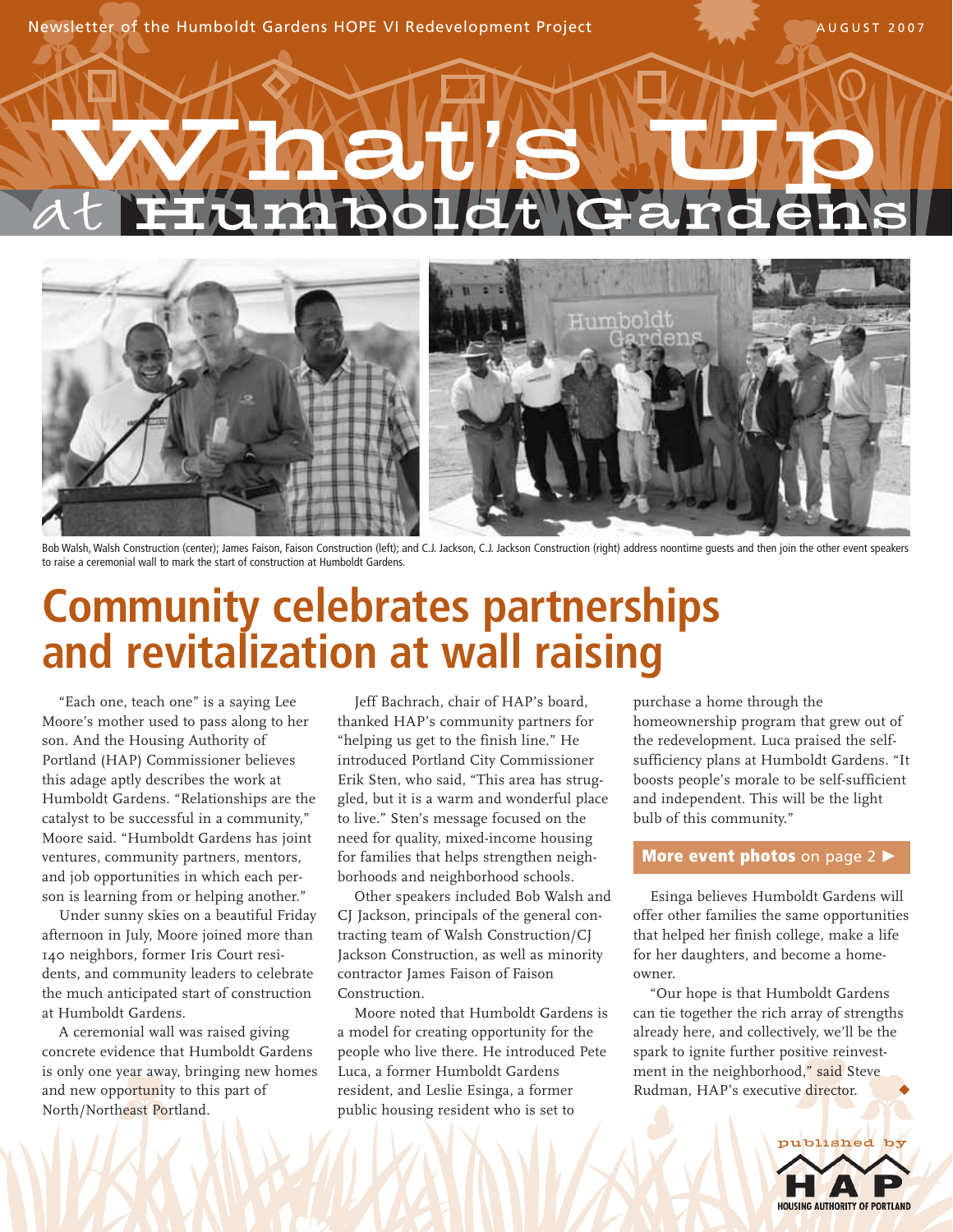### **New home construction in full swing**

t's official — the old Iris Court cluster is gone.

I's official — the old Iris Court c<br>
is gone.<br>
Buildings are demolished a<br>
tons of building material — carpets, Buildings are demolished and railings, flooring and more — have been reused or recycled. More than 10,000 bricks from the old exterior were ground up and reused as fill on the site. Contractors are readying the site for the new Humboldt Gardens to emerge.

"Right now, all you can see is that the curbs are in," said John Manson, project manager in HAP'S department of Development and Community Revitalization. "What you can't see is that the underground utilities — water and sewer lines — are also complete. Streets are in, and the housing contractors are preparing the site for building construction."

Foundations will be poured in August with framing of the two and three story family housing in September. "Neighbors will see a dramatic change in the fall as the buildings take shape," Manson continued. "By late spring 2008, these units will be finished and ready to go. The mixed-use building — our signature building — will be finished in mid-summer 2008."

"Humboldt Gardens is a story about opportunity and revitalization," said Mike Andrews, HAP's director of Development and Community Revitalization. "And the construction component is one in which we can share economic opportunity with businesses in the area."

At HAP's New Columbia development, 25 percent of construction contracts were awarded to minority, women-owned and emerging businesses. HAP set an even more ambitious goal at Humboldt Gardens: 35 percent target participation.

"We've now awarded construction contracts that meet this goal of 35 percent target participation," said Andrews. "While the work still needs to be completed, 35 percent of the construction budget — \$8.2 million — will go to target businesses."  $\triangleleft$ 



Humboldt Gardens Wall Raising **Friday, July 27, 2007**





### Opportunity knocks for Faison Construction

Large construction projects are a great learning laboratory for younger companies to gain new experience and build capacity for bigger jobs. One of HAP's goals is to find companies that want to move to the next level and help them get there.

James Faison, a local concrete contactor, is getting just such an opportunity. While Faison is experienced in the work world, he's relatively new to the concrete construction business. A native of New York, he spent a long tenure doing airport maintenance at the Port of Portland which gave him plenty of on-thejob training for concrete work and the basics of construction. But Faison Construction is just seven years old — James knows there is a lot more to learn if he wants his business to grow.

The Walsh-CJ Jackson general contracting team will serve as Faison's mentor, helping him learn the complex details of contracting that he needs to take on larger jobs. In addition to his concrete work at Humboldt Gardens, he'll work side by side with the veteran contractors to build one of the family housing duplexes.

"Someday I'd like to build my own apartment complex," said Faison. "This is the training I need to help me get there." $\blacklozenge$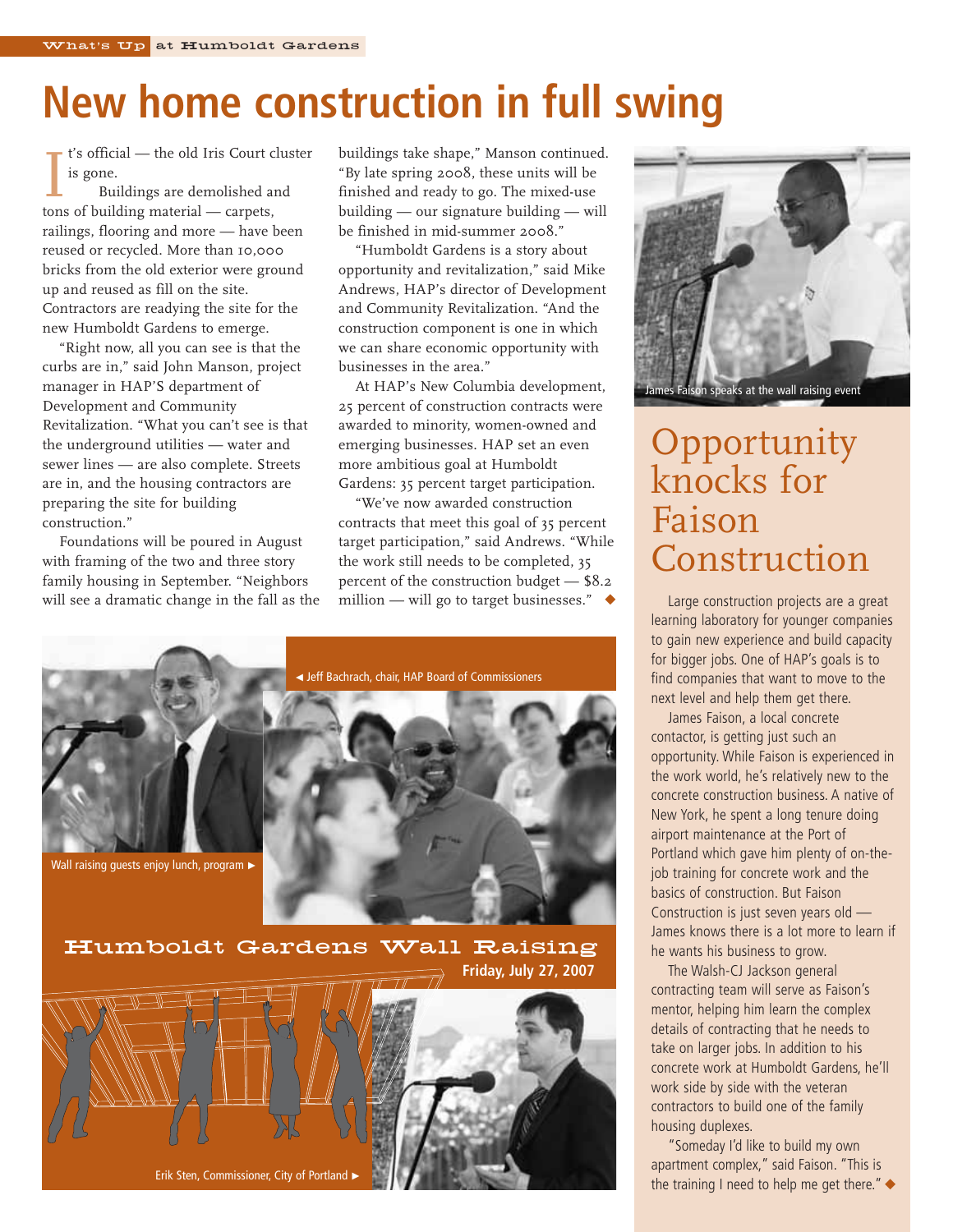## **Plans for affordable homes for sale take shape**

I is a thrilling moment to become a<br>first time homebuyer. For 21 familie<br>in NE Portland, that moment isn't fa<br>way thanks to HAP's innovative homet is a thrilling moment to become a first time homebuyer. For 21 families in NE Portland, that moment isn't far ownership program.

Folks living in Humboldt, Woodlawn, Piedmont, Overlook and Vernon neighborhoods can look forward to sharing the block with a new set of homebuyers. "Our goal is to help low-income families find their way off housing assistance and into homeownership. These homes will increase the supply of affordable homes for sale," said Mary Bradshaw, policy and program manager in HAP's Department of Development and Community Revitalization.

HAP owns a portfolio of scattered site single family homes located throughout the city. Twenty-one of these homes, located within one mile of the new Humboldt Gardens, are being sold. Of the 21, HAP sold four on the open real estate market. Proceeds from the sale are to be applied to the redevelopment. Three more are being purchased by the HAP resident currently living in the home. The remaining properties are being sold to two local, nonprofit

#### **For information on these homes for sale, contact:**

**Mary Bradshaw Housing Authority of Portland** maryb@hapdx.org 503-802-8504

**Katie Ullrich Portland Community Land Trust homebuyer coordinator** katie@pclt.org 503-493-0293

**Matina Kauffman Portland Habitat for Humanity** matina\_kauffmann@pdxhabitat.org 503-287-9529 ext 22

developers deeply experienced in helping low-income families become homeowners — Portland Habitat for Humanity and Portland Community Land Trust (PCLT).

The five houses purchased by Habitat for Humanity will be replaced with one or two homes on each lot for a total of nine new homes. Nine more houses sold to

"Our goal is to help low-income families find their way off housing assistance and into homeownership."

**—Mary Bradshaw, HAP**

PCLT are being renovated to a 15 year major maintenance free standard. The net result? Eighteen new or renovated affordable homes ready for new owners.

Asking prices for these homes will range from \$120,000 to \$150,000 — well below the median home price in the Portland area. These homes are for firsttime homebuyers earning 80 percent of the median family income and below. HAP clients who are ready to move to homeownership will get first priority for consideration.

"We look forward to seeing these houses become home to families eager to plant roots in the neighborhood."

### Gonzalez family reaches goal of owning a home

After years of living in public housing, Angelica Gonzalez and her children are making the leap from renters to homeowners. The family is purchasing their tidy home in the Woodlawn neighborhood from HAP as part of its homeownership program.

As a participant in HAP's GOALS Self-Sufficiency program, Angelica was ready to think about moving off public assistance when HAP offered the chance to purchase their rental home. Gonzalez and her adult daughter, Angelica Dominguez, felt they were earning enough to support monthly mortgage payments, but they needed help with financing.

Several partners, including HAP, came together with a lender to aid the first-time homebuyers. Both mother and daughter received grants from the Latino Home Initiative, which raises funds to help low-income families purchase homes. And the Portland Housing Center provided education on the process, counseling and financial services.

Now that the Gonzalez family has done the hard work of readying themselves to be homeowners, their next challenge may be their biggest: agreeing on what color to paint their new living room. ◆

**COMPROMORE** 

Angelica Gonzalez, second from left, and family